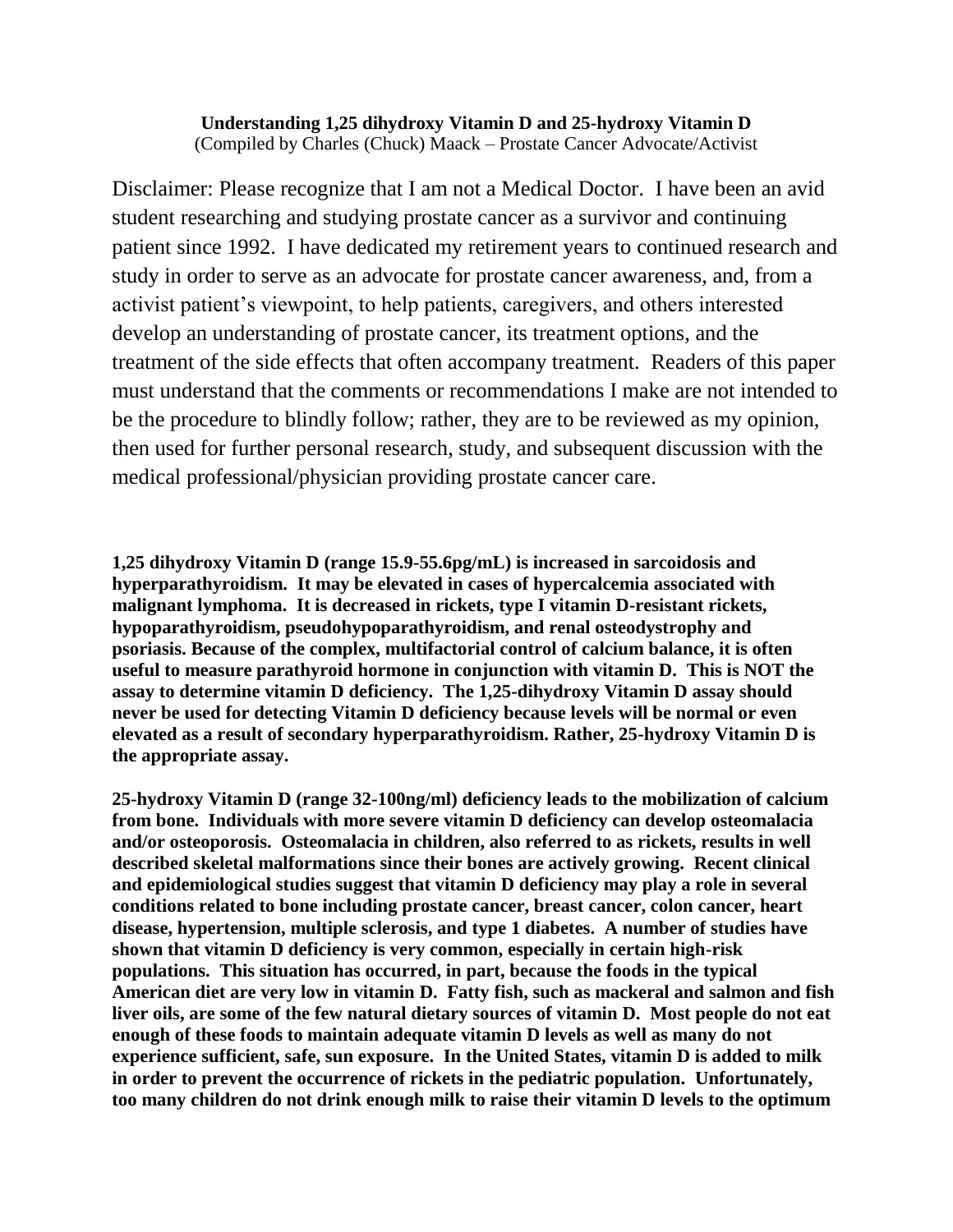**range. Also, recent studies have shown that the level of vitamin D in fortified milk is frequently much lower than that recommended by the FDA. Human milk contains very little vitamin D because many mothers are deficient, so children of mothers who choose to breast-feed are at risk of developing rickets if they are not given supplemental vitamin D. The American Academy of Pediatrics recommends that infants who are exclusively breastfeeding should be given a supplement of vitamin D. Several factors are associated with an increased risk of developing vitamin D deficiency. At risk populations include:**

**- Individuals with low dietary vitamin D levels: Infants fed only mother's milk and children who do not drink fortified milk are at risk.**

**- Individuals with malabsorption syndromes: Patients with pancreatic enzyme deficiency, Crohn disease, cystic fibrosis, celiac disease, and surgical resection of stomach or intestines are at risk.**

**- Individuals with severe liver disease: Hepatic disease can reduce the conversion of vitamin D to 25-D and can lead to malabsorption of vitamin D.**

**- Individuals with kidney disease: Nephrotic syndrome can increase the urinary loss of vitamin D.**

**- Individuals taking certain drugs: Several medications, including phenytoin,** 

**phenobarbital, and rifampin accelerate the breakdown of vitamin D by the liver. - Individuals who live at higher latitudes: Individuals who live in northern climates are** 

**at increased risk of deficiency, especially in winter months due to diminished exposure to UVB radiation.**

**- Individuals who spend little time outside: Individuals who are home-bound or simply choose to remain inside are at increased risk.**

**- Older adults: The skin becomes less efficient at producing vitamin D as one ages because of diminished levels of vitamin D precursors in the skin.**

**- Individuals with decreased sun exposure for cultural reasons. Women in some scoieties are required to cover themselves with heavy clothing, reducing exposure to the sun's rays. - Races with high melanin levels: Increased skin pigmentation can reduce the efficiency of vitamin D conversion in the skin as much as 50-fold. Individuals with dark complexions** 

**living at higher latitudes are at increased risk.**

**Serum concentrations of 25-D are known to vary with age, sex, race, season, and geographic location. This has led to establish seasonal expected ranges for the geographic location and local population. This approach provides a "reference interval," but does not adequately determine health status with regard to vitamin D levels if a significant portion of the reference population is, in fact, deficient. A more useful parameter in clinical practice would be a nutritional threshold, below which an individual could be characterized as vitamin D deficient. Several investigators have approached this problem by assessing the correlation of plasma 25-D concentration with various biological markers. For example, plasma 25-D levels have been shown to have an inverse relationship to serum parathyroid hormone levels. Secondary hyperparathyroidism can be corrected with 25-D levels increased to >32ng/mL (80nmol/L). Serum concentrations <32ng/mL are associated with impaired insulin resistance and beta-cell function. Together these data suggest that 32ng/mL represents the appropriate threshold for identifying individuals with clinical vitamin D deficiency.**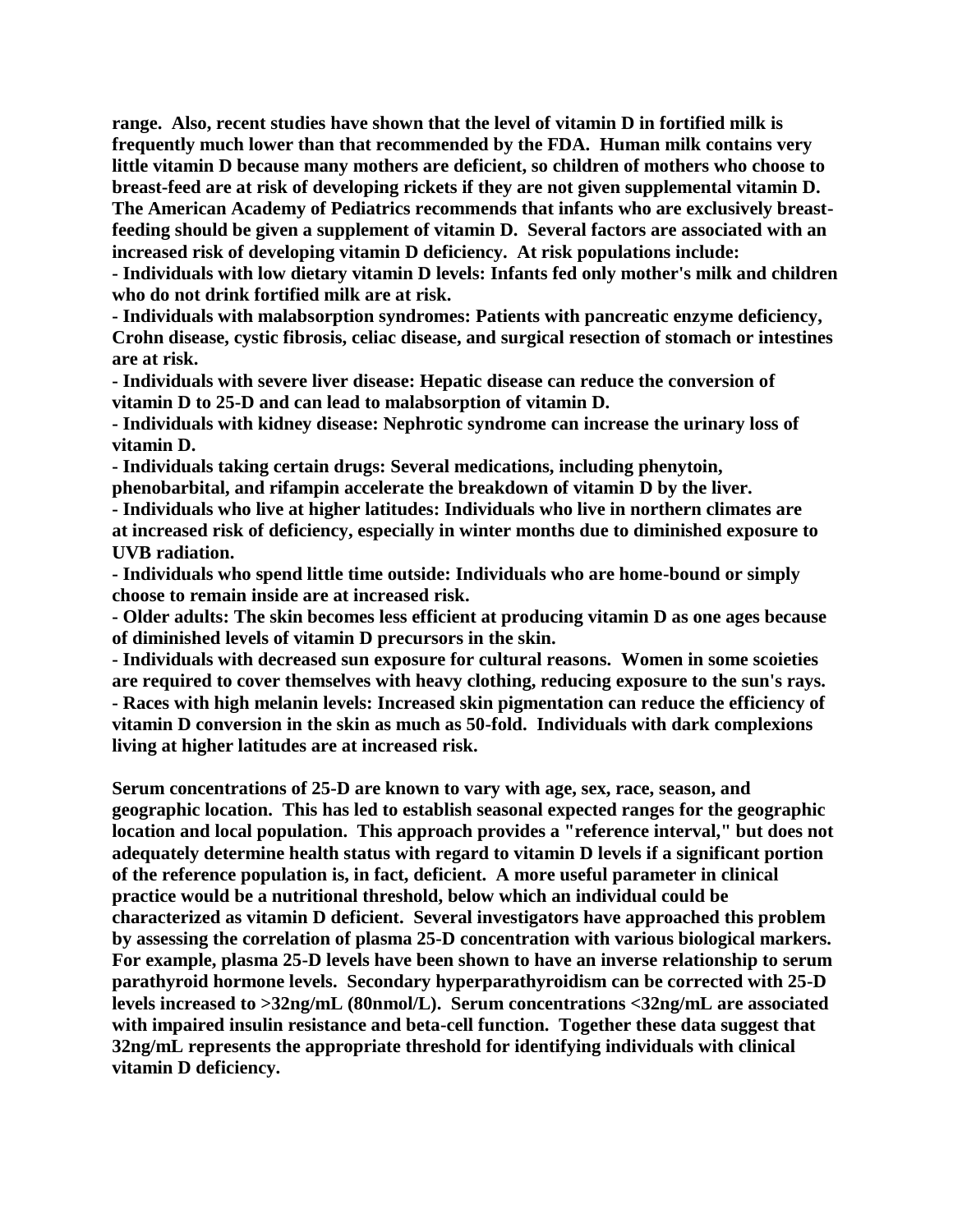**Interesting to note these remarks by John Cannell, M.D., of The Vitamin D Council:**

**"You see, the question is not "Should men with prostate cancer be treated with vitamin D?" The question is, "Should men with prostate cancer be allowed to die vitamin D deficient?" The evidence based medicine folks say they should. We say they shouldn't. All patients with prostate cancer should have their vitamin D deficiency aggressively and immediately corrected and that requires up to 4,000 units of cholecalciferol every day. Physicians, researchers, or scientists who say 4,000 units may be toxic are simply admitting their ignorance of current scientific literature.** 

**Physicians who have read the recent scientific literature and who understand the physiology and pharmacology of cholecalciferol would be comfortable using up to 10,000 units of cholecalciferol a day while following the patient's PSA, urine and serum calcium, and 25(OH)D. Thanks to the Toronto group, scientific evidence now exists that suggests such an approach may help prostate cancer**  patients; only time will tell.

**Many patients with prostate cancer are on the long hopeless road towards death. Not only may plain old vitamin D help men with prostate cancer, it is likely to give them back their hope. Physicians have many rights, but the right to take away hope is not among them."**

**Medical Oncologist Charles "Snuffy" Myers provides this information regarding appropriate Vitamin D3 level:**

**"We use a broad goal of 50-100ng/ml. Most of what has been reported as Vitamin D toxicity is really toxicity from excessive calcium intake. From what I have seen, 25 hydroxyvitamin D appears to be very safe by itself. Clearly the literature is evolving rapidly and the direction is toward higher levels being also safe. In certain settings, hypercalcemia is quite unlikely. For example, in men on Zometa, it is hard to keep the calcium in the normal range - it all to easily slips into an abnormally low range, triggering hyperparathyroidism."**

**Note that Dr. Myers specifically remarks that the Vitamin D3 level should be within a "broad range" of 50-100ng/ml. That's his "broad range" spread. He assigns his patients specific goals, and for most that goal is in the 65ng/ml-75ng/ml range with total Vitamin D3 intake of up to 10,000 IU daily to reach that range. INCREASED VITAMIN D3 INTAKE SHOULD BE ACCOMPANIED BY REGULAR MONITORING OF BLOOD SERUM 25- HYDROXY VITAMIN D, BLOOD SERUM AND URINE CALCIUM LEVELS, AND PARATHYROID HORMONE LEVEL.**

**Of key importance is to have your Vitamin D level tested with a 25-hydroxy Vitamin D blood serum test and if deficient take action with increased but safe sun exposure as well as supplement consideration – in any event, include discussion with your physician).**